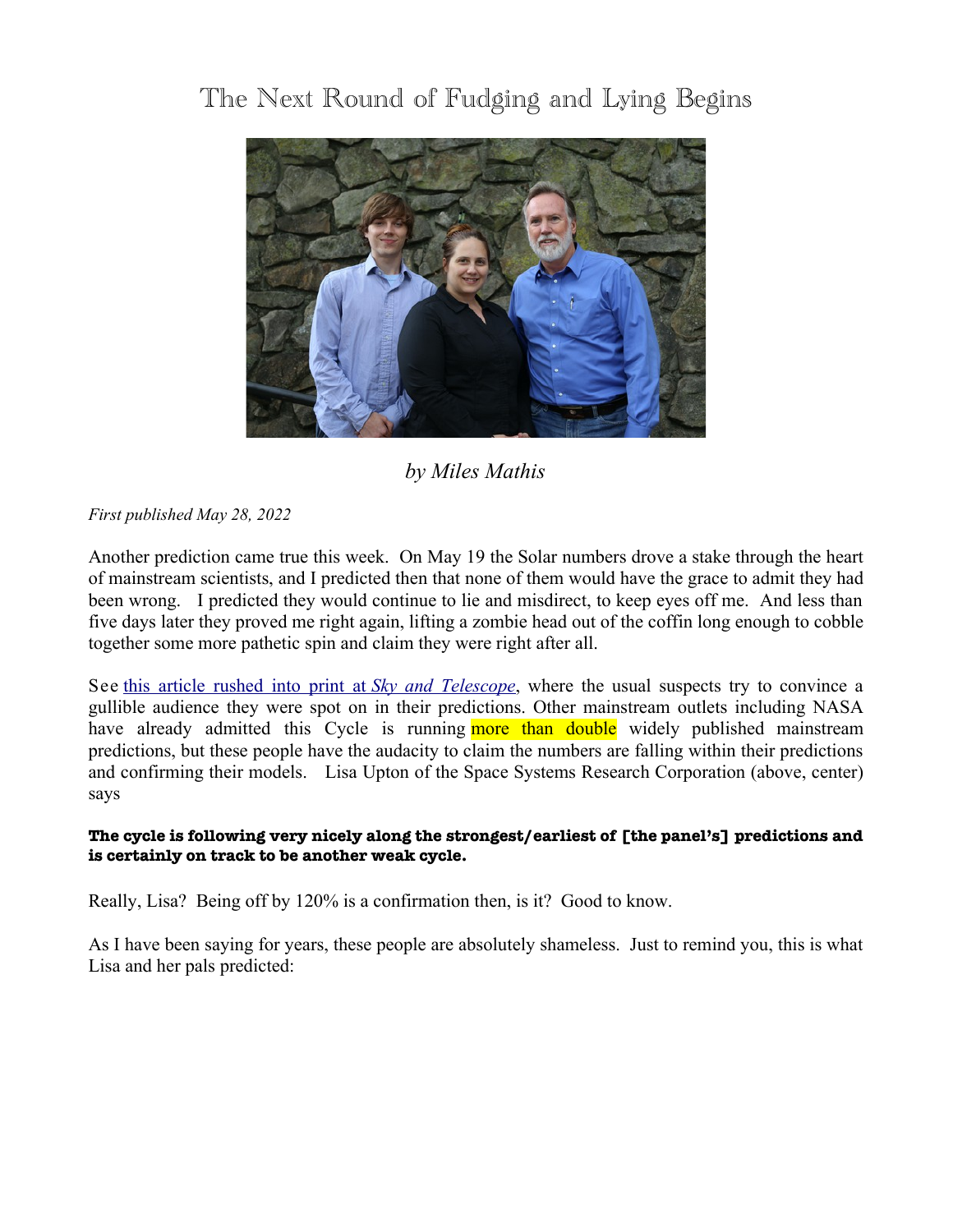

While this is wha[t Dr. Tony Phillips at NASA admitted in April:](https://spaceweatherarchive.com/2022/04/06/solar-cycle-update-the-gap-is-growing/)



He put it this way: "the sunspot numbers are racing ahead and the gap is growing." And that doesn't even include the huge spike we just saw ten days ago, coinciding with the Jupiter-Neptune conjunction I predicted. Nor does it include the fact that the Air Force is purposely suppressing numbers by huge margins.

So just ask yourself, what sort of person could appear in print now claiming their predictions are spot on?

While claiming their previous prediction was not wrong, Lisa Upton and David Hathaway (above, right) are now updating their "prediction", increasing it by 30%. Sort of silly, since why would you increase a spot-on prediction by 30%? Also sort of silly, since it isn't a prediction now. It is a *post*diction. Real numbers are already above 100, showing increases of 120%, so increasing a "prediction" by 30% is just lunacy. Also lunacy is to continue to claim this is a weak cycle, even while we are on the steepest climb in living memory. I guess if this cycle hits 300 these people will continue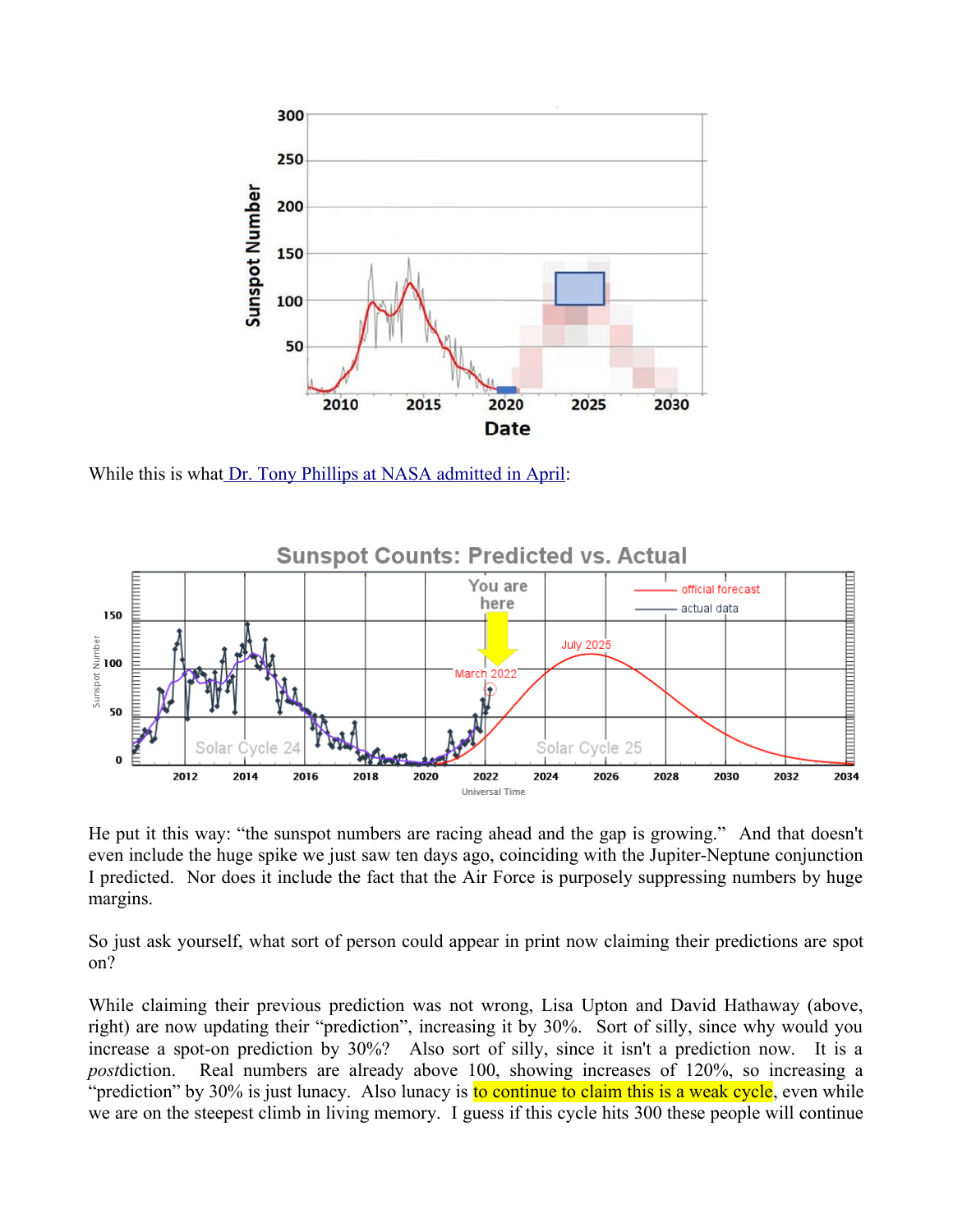to sit in the coffin and claim it is weak, just as they predicted.



Just look at what Doug Biesecker from NOAA is saying in that article:

#### **Even with the recent activity, the sunspot number is still within the error bars of the solar cycle prediction from the panel.**

Sure it is Doug, since—as we can see above—you guys created error bars 90 spots wide. Unfortunately, your error bars at maximum only go up to 140, which is going to be a major problem when maximum goes to 240 or more, as I have been predicting for years. In fact, we are going to hit 140 this fall, in 2022, and 190 by early 2023, so you need to get busy expanding your error bars and predictions way beyond 30%. Remember, Doug is famous at IMDB for his aptly named 2010 miniseries *Bad Universe*. I guess they need to hire him for a sequel: *Bad Prediction*.

But you can see why I would be grateful they published this dreck, despite the fact they are misdirecting away from me with all possible energy. They are chronic and acute foot shooters, and they perform the usual suicide here, by continuing to flap their jaws. Here is their latest "prediction":



The consensus model from Solar Cycle 25 Prediction Panel (red line) slightly underpredicts the Sun's current activity (sunspot numbers shown in black). But there's wiggle room in that prediction: give or take six months for the cycle's start and give or take 10 sunspots for the daily sunspot number. With an slightly earlier start and higher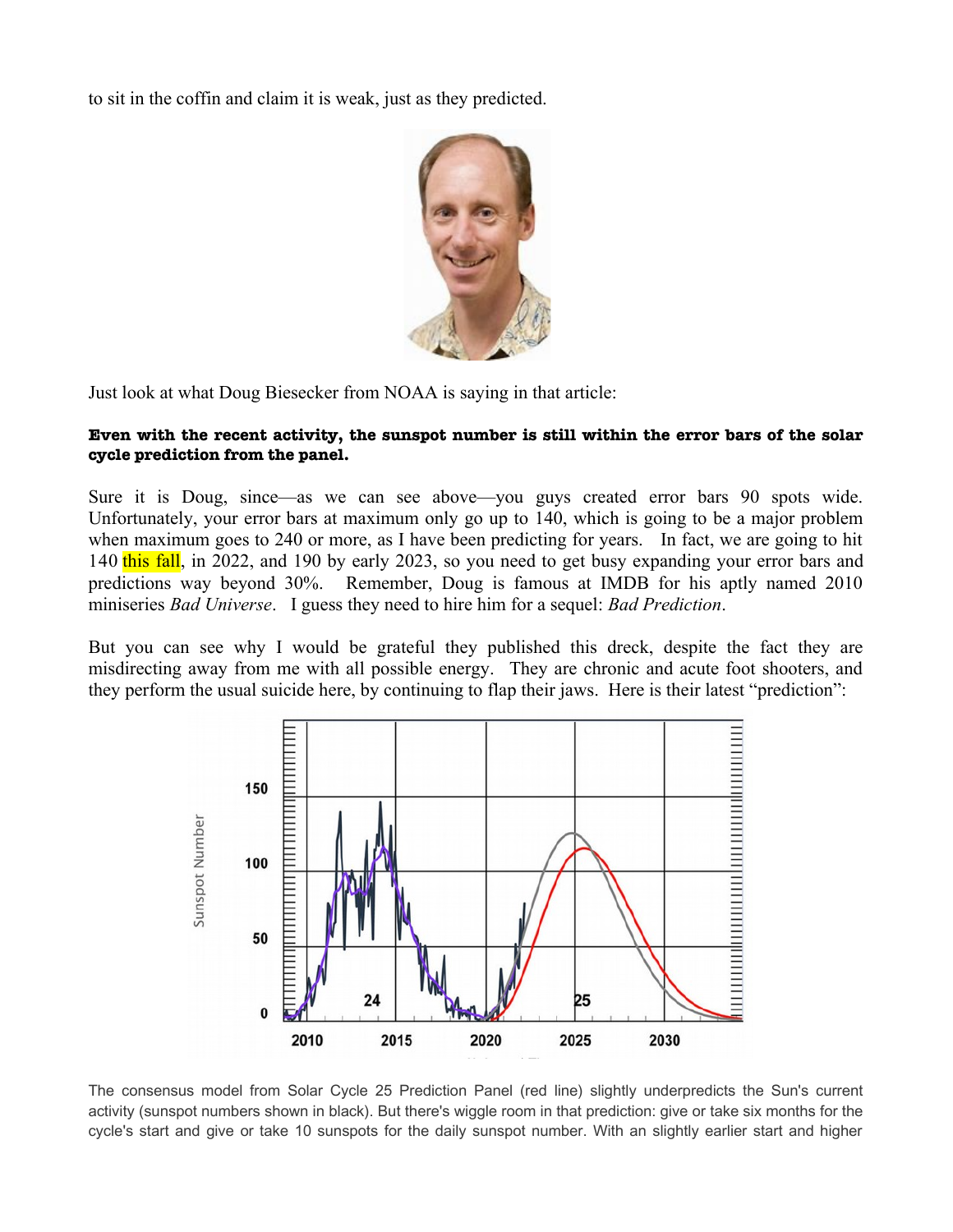activity, the panel's forecast is still spot on. *Space Weather Prediction Center.*

Yes, they actually say that: spot on. You have to laugh. They are moving a spot-on prediction by 30% and nine months, and it is spot-on both before and after they move it. "Confidence is high, captain. No appreciable damage!" as the boat sinks to the bottom of the Mariana Trench.

They are moving the peak back nine months to late 2024 and raising it from 115 to 125. But I guess they haven't heard: we are averaging 120 now. So if they want to predict 120-125 for maximum, they need to move it back another 30 months, *to now*. If the Air Force weren't misreporting numbers, the number for May 2022 would be 120 or more. We will see how they report it in a couple of days.

We also find this amazing claim in that article:

### **In 2019, that panel of experts reviewed the available models and predictions for the next solar cycle. In doing so, they recognized that physics-based scenarios were more successful than other prediction methods, such as those based on empirical data of the Sun's behavior. In particular, the most successful models incorporated the behavior of the Sun's magnetic felds, especially those at the poles, as well as an understanding energy fow within the turbulent solar interior.**

You see what they are doing? They are trying to get you to believe they are more interested in mechanical models, which they are calling "physics-based". Rather than just crunching old data. So they are trying to sell their latest number-crunching as mechanical, simply because it has to do with magnetic fields. Unfortunately, that is the opposite of the truth, since all their modeling is still nonmechanical and therefore non "physics-based". It is pattern recognition, which is based on. . . crunching old numbers. They don't have anything else, so the only thing they can do is play with their computers, trying to force something out of them. They admit they don't know what causes Solar Cycles, so how could they possibly produce real numbers? To predict a Solar Cycle, you have to have a very firm theory of cycle creation, since even broad strokes won't help you. Eleven years is a very short cycle, in the grand scheme of things, so you need a great deal of precision to predict a single cycle. You can see this by [studying my own mechanics, and my own method of prediction.](http://milesmathis.com/goody.pdf) There is no noodling or imprecision there. I have to follow the positions of Sun, Galactic Core, and the four major planets, integrating nine different sine waves. Before I even do that, I have to have a firm knowledge of the charge field and how it works—something the mainstream does not have. The mainstream doesn't have even the most basic tools to solve this—even just concentrating on charge recycling and ignoring planet positions—so I know that nothing they are doing is "physics-based", and that includes Scott McIntosh.

I mention him because of course *Sky and Telescope* is careful to cover all their bases, giving a late plug to McIntosh in that article. As Lisa Upton and David Hathaway and the others continue to crash and burn in the ugliest fashion, the mainstream will fall back on McIntosh at NCAR as the great savior and genius, guaranteeing they will never have to mention my name or admit I was right. They will neglect to tell you McIntosh's predictions were also not predictions, being based on his reading of my paper which came out long before his and was already viral before he flipped his switch. They will forget to tell you that, like Upton and Hathaway, McIntosh's numbers are not mechanical or physics-based. They will forget to tell you that McIntosh never predicted specific peaks or specific monthlies, much less hit them on the head like I did with December 2020 and May 2022.

I have told you these people are loathsome, and they continue to prove that on a daily basis, racing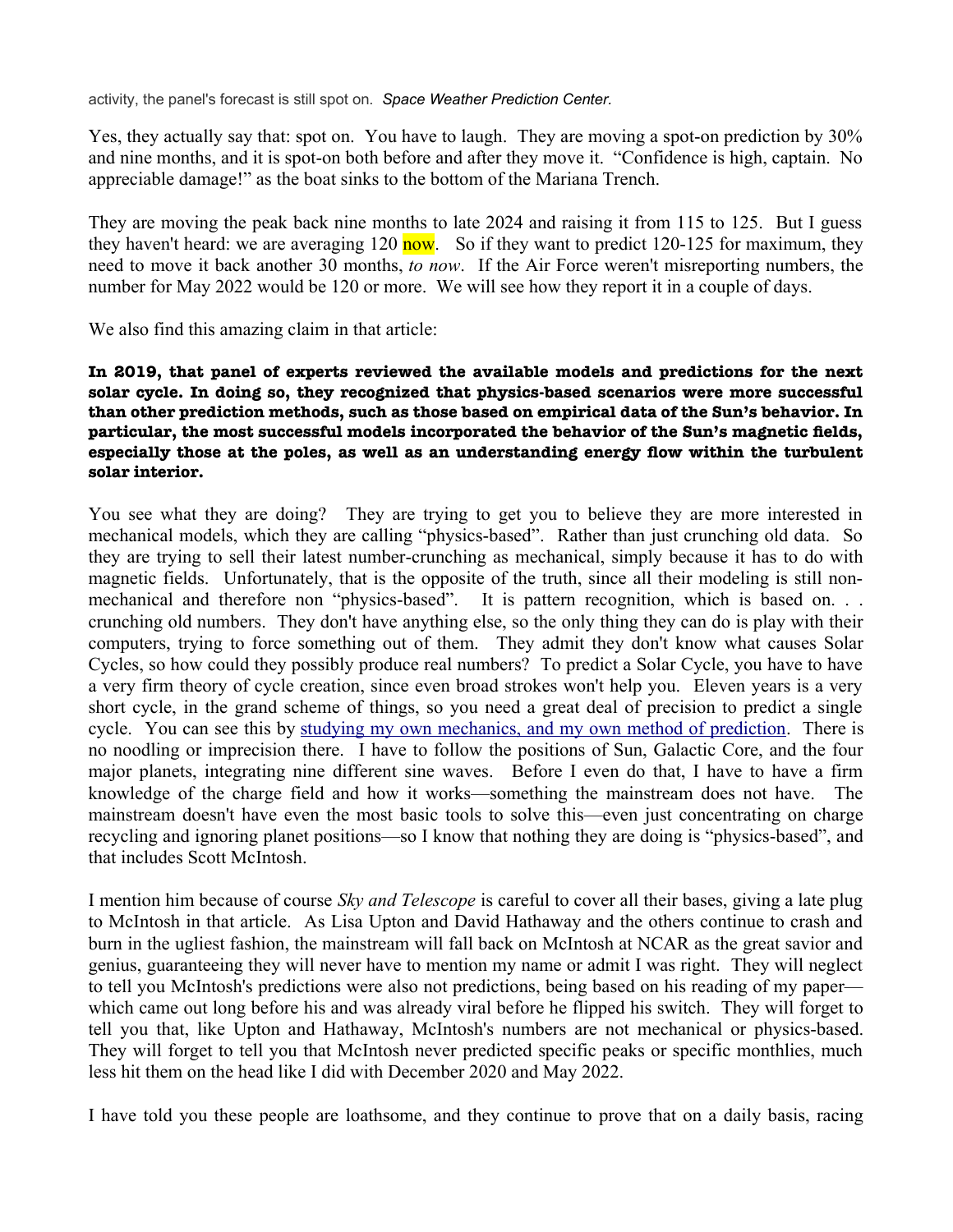ahead with the gap growing.

**Added May 29, next day**: as if on cue, the Air Force increased its miscounting of sunspots today, reporting only 34 when they should have reported about 80. They miscounted several very large sunspots as singles, counting them as one instead of 10 or 12, say. They are doing this to keep the monthly average down, seeming to prevent it from hitting my prediction of 120. So they manufactured a big spike down right now, in support of Upton and the rest of these jokers.



**Added June 7**: Spaceweather.com updated its solar report today, giving us this nice graphic:

And admitting that numbers continue to run more than double predictions. I reprint that because it gives us McIntosh's prediction at about 185 with maximum in early 2025. It also lists his prediction as 2022, which interests me because my last prediction was February 2020. Here it is one more time:



As you see, I give you the actual monthlies, with 12 points calculated from my sine wave data. Monthly peak is at 240, way above McIntosh, and it comes very late, near the end of 2026. I have